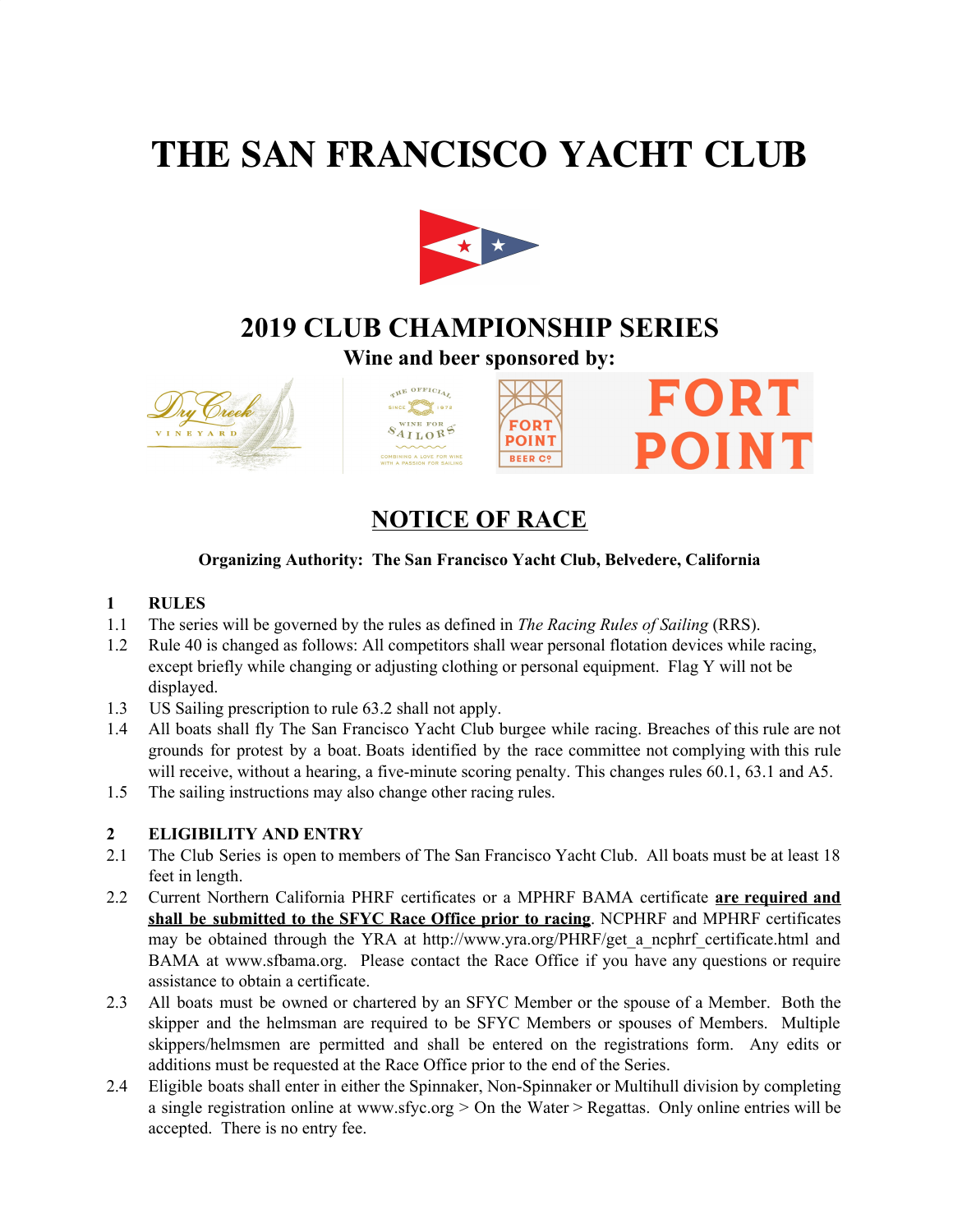2.5 Entries will not be accepted after 0800 on race days. Boats wishing to switch divisions must notify the Race Office prior to 1100 on the race day.

#### **3 DIVISIONS**

- 3.1 The Spinnaker Division includes boats designed and rated with spinnakers and which will be sailed with spinnakers during the series. The Spinnaker Division also includes boats designed and rated without spinnakers, such as the Alerion, Star, and Knarr classes.
- 3.2 The Non-Spinnaker Division includes boats whose NCPHRF rating is with spinnakers, but choose to race without spinnakers during the series.
- 3.3 The Spinnaker and Non-Spinnaker Divisions will each be split into two fleets. Fleet splits will be made prior to the Rosenblum Regatta, based on NCPHRF ratings. The fleet splits will remain the same for the entire Series. Fleets will be scored separately but may be started together.
- 3.4 There will be a Multihull Division for any multihulls that comply with NOR 2.1. The Multihull Division shall have at least 5 boats registered in order to be given a start.

#### **4 RACE SCHEDULE**

The Club Series consists of up to nine scheduled races.

| <b>REGATTA</b>      | DAY AND DATE                | <b>LOCATION</b> | RACES | <b>FIRST WARNING</b> |
|---------------------|-----------------------------|-----------------|-------|----------------------|
| 1. Rosenblum        | Saturday, March 23          | Knox            |       | $1215$ hours         |
| 2. Anniversary Cup* | Saturday, April 27          | Knox            | 1*    | 1215 hours           |
| 3. Independence Cup | Saturday, June 22           | Knox            |       | 1215 hours           |
| 4. Mitchell & Ross  | Saturday, July 27           | Knox            |       | 1200 hours           |
| 5. Wosser Cup       | Saturday, September 21 Knox |                 |       | 1200 hours           |

\* The Staff Commodores' Cup will be sailed immediately after the Anniversary Cup on April 27. (See the separate NOR for the Staff Commodores' Cup.)

#### **5 SAILING INSTRUCTIONS**

The sailing instructions and any amendments will be available at the Club and at www.sfyc.org, by the Wednesday evening preceding each regatta.

#### **6 VENUE AND COURSES**

- 6.1 The intended racing area will be in the vicinity of the west side of Angel Island and the Central Bay, with the start offshore of Pt. Knox. Courses may use fixed marks listed in the YRA mark list for the Central Bay, which will be included in the sailing instructions.
- 6.2 The courses will be described in the sailing instructions.

#### **7 SCORING**

7.1 Scoring for each race will be NCPHRF or MPHRF Time-on-Time calculated with the formula TCF=A/(B+rating), where TCF is the time correction factor that the rating is multiplied by, and A=B+(fleet's middle rating). The B Factor used will be as follows for the average of the wind speeds observed on the signal boat at the start and on the finish boat when the first boat in each division finishes:

 $20 +$  knots = 500 10-19 knots  $= 550$ Under 10 knots  $= 575$ 

7.2 When fewer than 3 races have been completed, a boat's series score will be the total of her race scores.